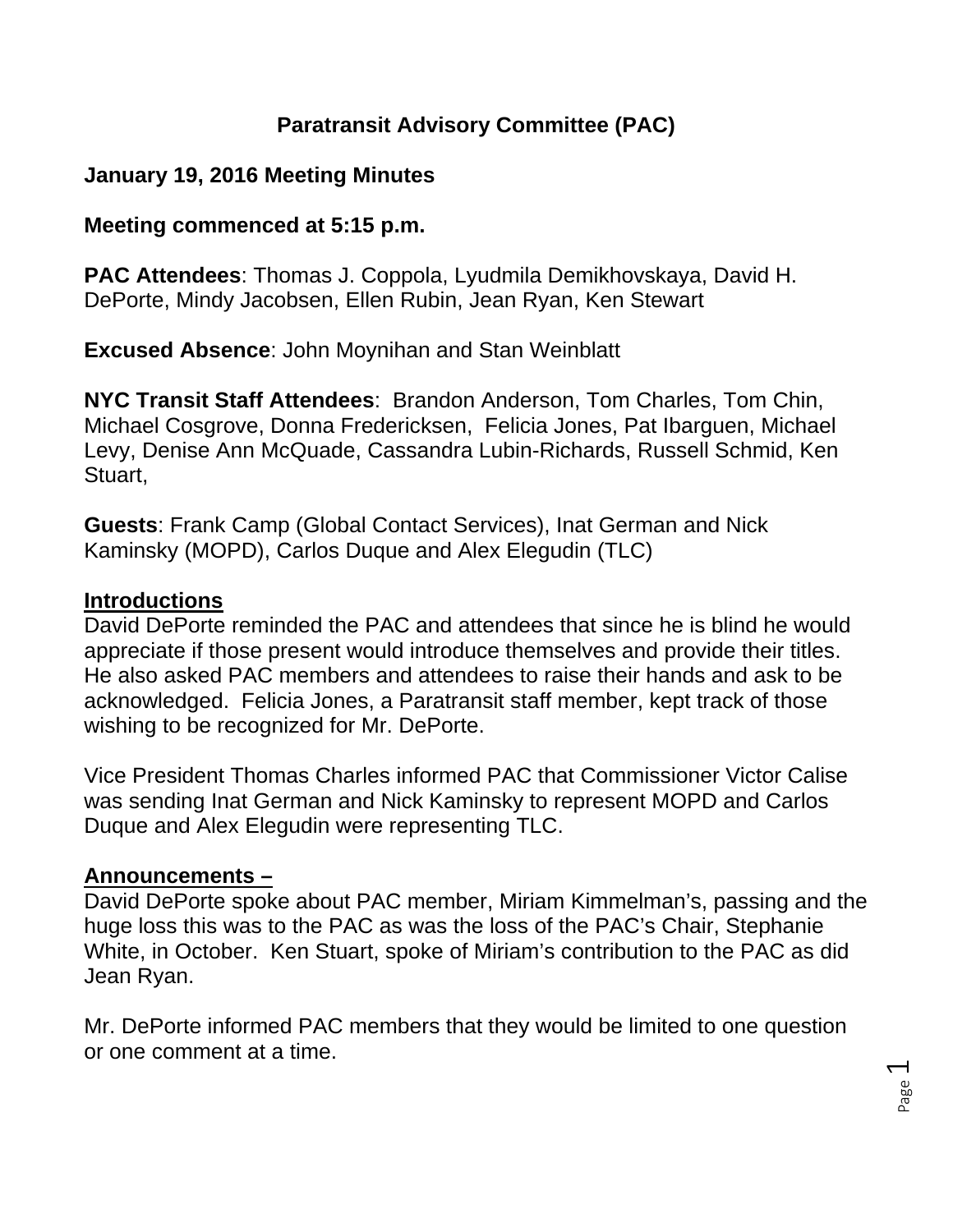# **I. Approval of Minutes** – David DePorte, PAC Acting Chair

Mr. DePorte called for the approval of the November 17, 2015 minutes and asked if PAC members had any corrections or changes to the minutes. Ken Stewart moved to approve minutes and Ellen Rubin seconded the motion. Minutes were approved unanimously.

## **II. AAR Service Report** – Vice President Thomas Charles

Before proceeding with the Service Report, Vice President Tom Charles inquired if PAC members had received feedback from constituents concerning previous PAC meeting minutes that are now posted on-line. PAC members responded that they had not received feedback from constituents.

Vice President Tom Charles said he would be reporting on the November 2015 statistics compared to October 2015 and November 2014.

There has been a slight increase in AAR registration for the last few months and anticipate seeing a single digit increase in the registrant base for 2016.

- The number of AAR registrants increased from 142,564 in October 2015 to 143,026 in November 2015, a 0.3% increase. However, the number of registrants decreased 0.5% from 143,802 in November 2014.
- Trips completed decreased from 558,621 in October 2015 to 519,908 in November 2015, a 6.9% decrease. There was a 0.8% increase in November 2015 completed trips compared to 515,778 completed trips in November 2014. (Around the holidays, there is a decrease in AAR customers booking trips.)
- Carrier no-shows in October 2015 were 2,023 and in November 2015 there were 1,551, a 23.3%% decrease. There was a 10.6% increase in November 2015 no-shows compared to 1,402 no-shows in November 2014.
- Total No-shows (carrier, customer and no-fault) in October 2015 were 15,130 and in November 2015 were 13,215, a 12.7% decrease. There was a 0.1% decrease in total November 2015 no-shows compared with 13,227 total noshows in November 2014.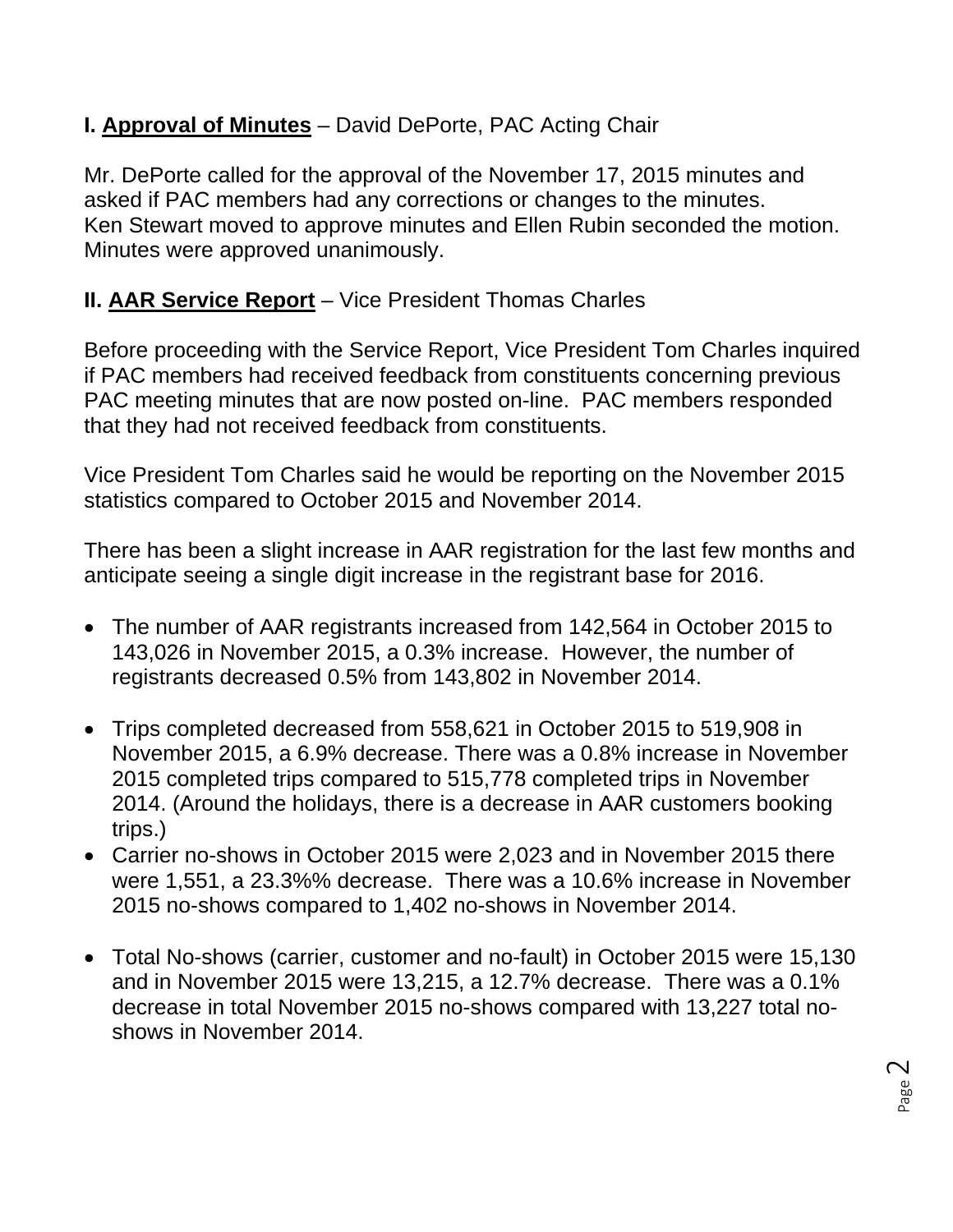- On-time Performance (OTP) increased from 88.7% in October 2015 to 90.0% in November 2015, a 1.3% increase. There was a 0.3% increase in November 2015 OTP compared to the November 2014 OTP of 89.7%.
- Appointments on-time increased from 81.0% in October 2015 to 83.0% in November 2015, a 2.0% increase. The percentage of on-time appointments was 82.0% in November 2014 compared to 83.0% in November 2015
- Average Reservation answering speed was 36 seconds in October 2015, 38 seconds in November 2015, and 39 seconds in November 2014.
- Average Reservation talk time was 4 minutes 36 seconds in October 2015, 4 minutes 37 seconds in November 2015 and 4 minutes 28 seconds in November 2014.
- Average Travel Service answering speed was 23 seconds in October 2015, 27 seconds in November 2015 and 28 seconds in November 2014.
- Average Travel Services talk time was 2 minutes 24 seconds in October 2015 and 2 minutes 26 seconds in November 2015 and 2 minutes 21 seconds in November 2014.
- Complaints were 3,032 in October 2015 and 2,612 in November 2015, a 13.9% decrease. Comparing 2,471 complaints in November 2014 to 2,612 complaints in November 2015 there was a 5.7% increase.
- There were 3.93 complaints per 1,000 boardings in October 2015 and 3.62 complaints per 1,000 boardings in November 2015, a 7.9% decrease. Comparing 3.45 complaints per 1,000 boardings in November 2014 and 3.62 complaints per 1,000 boardings in November 2015, complaints increased by 4.8%. However, 2015 figures indicate that complaints are trending downward.
- Commendations were 712 in October 2015 and 507 in November 2015, a decrease of 28.8%. November 2015 commendations increased by 9.5% when compared to 463 commendations from November 2014.
- Total boardings were 771,463 in October 2015 and 721,805 in November 2015, a 6.4% decrease. There was a 0.8% increase in November 2015 boardings compared to the total boardings of 715,956 in November 2014.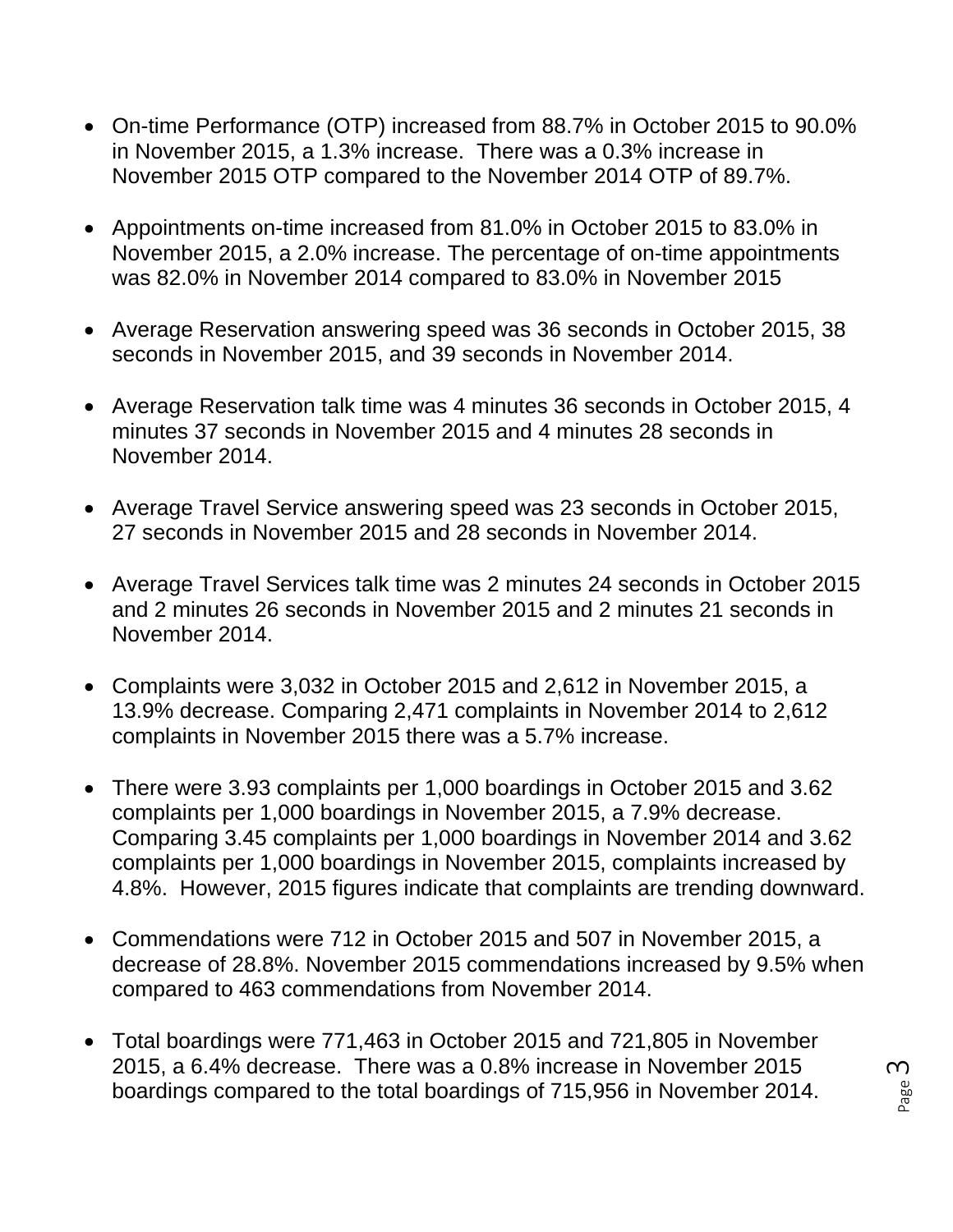- Almost 30% of trip boardings are PCAs and guests and this has been climbing. We continue to monitor the number of PCAs and guests traveling so that they do not negatively impact service to customers with disabilities. We cannot limit guests unless they impinge upon capacity to service customers with disabilities.
- No shows as a percentage of scheduled trips went down in November 2015 compared to October 2015. There has been an improvement in On Time Performance, 90.0% in November 2015, 88.7% in October 2015 and 89.7 in November 2014. The improvement in OTP indicates that carrier dispatchers are monitoring routes and making better decisions.

Researching traffic congestion and checking actual ride times has led us to change speeds at certain times of the day in certain boroughs. Scheduling is dynamic. Our goal is to have trips arriving on time 90% of the time and AAR is working with carrier dispatchers to use all the tools at their command to make good decisions. We work with carriers to keep appointments on time and make adjustments using AVLM to maintain service. If the carriers are unable to perform the trips and maintain the service the Commend Center must be notified.

The volume of calls is approximately 10,000,000 annually. Answering all these calls and taking down the information about a trip correctly is a significant achievement. Call volume increases near the end of the reservation period. To reduce possible wait time, we have informed our customers to call before 3 p.m.

Vice President Thomas Charles concluded his report.

#### **PAC Comments**

Tom Coppola asked for a definition of dispatch and its function. Vice President Thomas Charles responded that between 8 pm and 9 pm Paratransit Scheduling sends carriers their schedules for the following day. Each dispatcher carrier monitors roughly 15 routes which are comprised of 8-10 trips. The dispatcher makes decisions such as moving trips or adding customers to a route to keep the service running on time. Auto Reschedule is a tool that assists dispatchers in identifying routes where trips can be placed without violating our scheduling parameters. Should carrier dispatch be unable to relocate a late running trip, they are to contact the Command Center for assistance in addressing the issue.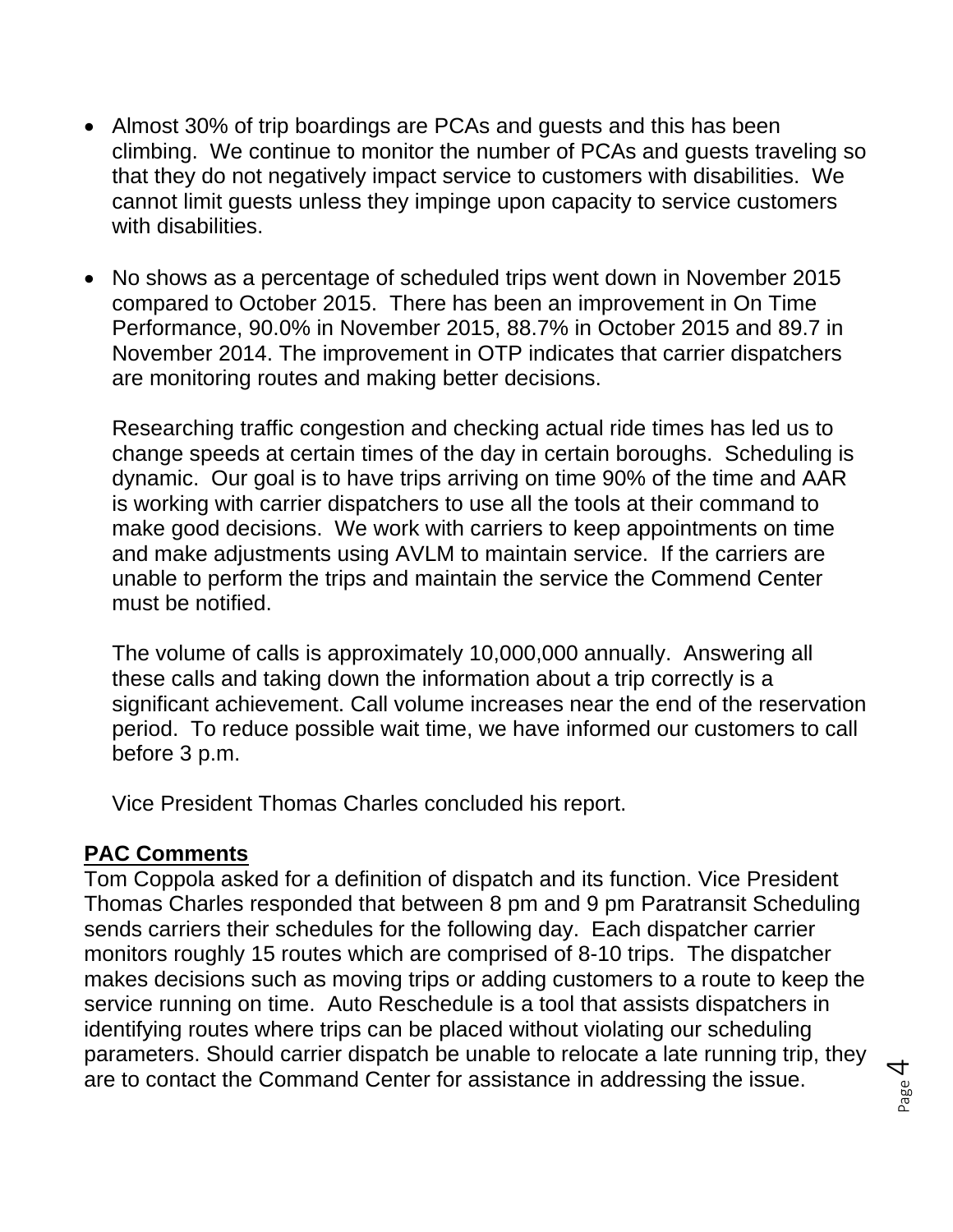Ellen Rubin requested the definitions for each of the three separate categories of no-shows. Vice President Thomas Charles offered the following:

- **Customer No Show** The vehicle arrives within the 30-minute waiting period and waits five minutes and the customer does not appear for or declines the trip. Dispatchers are asked to call customer prior to driver leaving.
- **Carrier No Show** The carrier does not arrive at the scheduled pickup location during the scheduled pickup window and the trip is not provided.
- **No-Fault No Show** A No Fault No Show can include circumstances beyond a customer's control that prevents a customer from meeting and boarding the vehicle, e.g., unexpected elevator breakdown, medical appointment takes longer than anticipated (this cannot be a regular occurrence), sudden illness or accident that occurs less than two hours prior to scheduled pickup.

Carriers are responsible for no shows within their purview and customers are responsible for no shows within their control. Even when a no-show is beyond a carrier's control, steps should be taken to ensure service is provided to the customer.

Routes are monitored in real time via GPS by our automatic vehicle location monitoring system (AVLM) – We monitor and track trips. Carriers are held accountable for their performance and our contracts provide for the application of liquidated damages and credits for performance deficiencies.

Mindy Jacobsen inquired that if you believe a vehicle will be so late, can you request a taxi? Vice President Thomas Charles responded that you couldn't because dispatching is dynamic and processes are in place to address late running vehicles. We can't assume a trip will be late prior to the trip. However, customers can call for their vehicle status.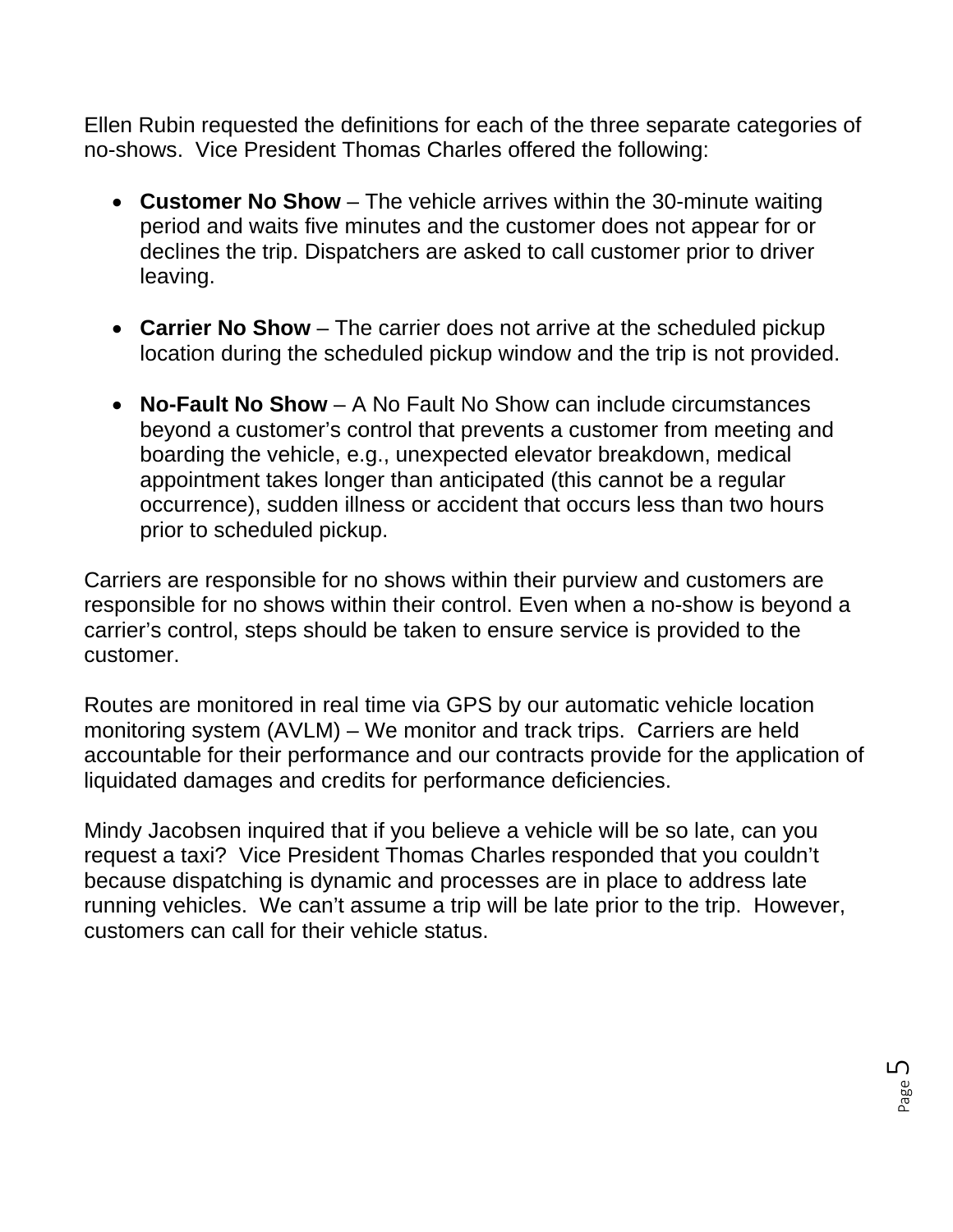## **III. Paratransit Topic** – Vice President Thomas J. Charles

Paratransit AAR projects within the proposed MTA Capital Budget - The Capital program focuses on funding long-term investments in our transportation system. For Paratransit, AVLM upgrades, fare media and vehicles are part of the Capital program. The proposed Capital program is still pending final approval. Mr. Prendergast, the MTA Chairman, is confident the Capital Plan will be approved. We hope to hear that the Legislature passes the budget in the spring.

## **AVLM Upgrades/Fare Media**

The MTA plans to move ahead from a cash system to cashless base system. In the future, MetroCard fare payments will be made using a contactless system, e.g., smartphones to process fare transactions. Subways and buses will use a smartcard or third-party card and AAR will also access this technology. Subways and buses will use a closed loop card for fare payment. The closed loop cards will only be usable in buses and subways. AAR is considering an open loop system based on a cashless cell phone app and or contactless card that can be used for buses, subways, dedicated paratransit, livery, taxi and black car types of transportation services which will provide our customers with many options to travel. A device will be embedded in their AAR card.

As part of the Capital program, AAR proposed to upgrade and expand our AVLM system which will allow for contactless fare collection. Other upgrades such as the IVR system and tablet devices will enable AAR to keep current with new technologies and portability. This is a design/build project; the process is to design the system, approve it and then create it.

Ms. Rubin inquired about the accessibility of contactless technology. Vice President Thomas Charles assured the PAC that any fare media implemented by AAR would have accessibility incorporated into its design.

Luda Demikhovskaya asked if tablets would be for drivers only or for customers, too. Vice President Thomas Charles said we don't envision the need for customers to have tablets. Ms. Demikhovskaya added that her ambulette service uses tablets and customers sign the tablet to authorize payment.

Ms. Ryan added that if AAR gets tablets, then customers should use technology to pay.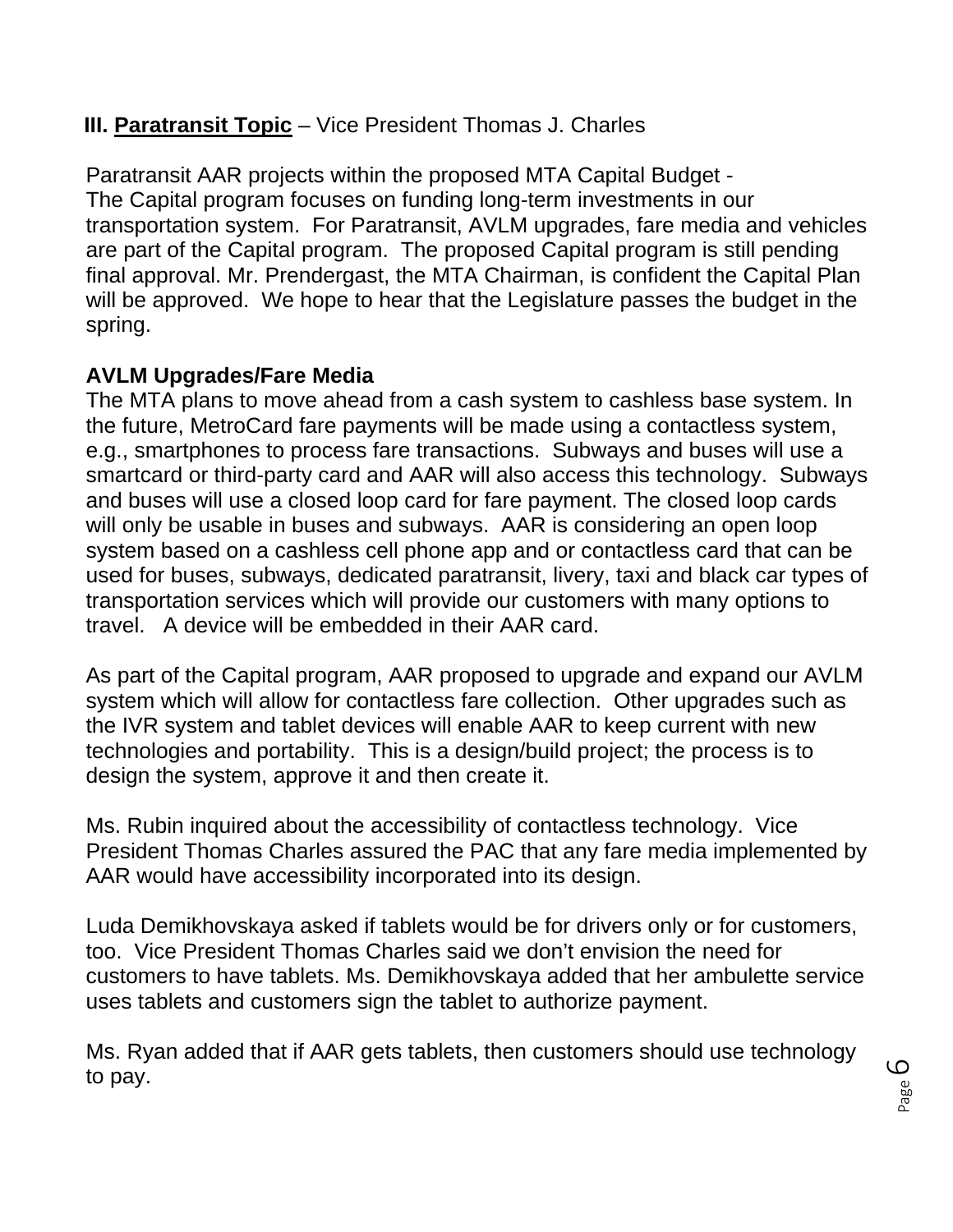#### **Vehicles**

New vehicle purchases are also part of the Capital program. For accessible vehicles, AAR has been acquiring the purpose-built MV1 and single-rear wheel E350 cutaway with a slimmer body. A prototype of an electric accessible vehicle lower to the floor will be available to test in the spring. Battery technology needs to be improved and the use of this type of vehicle will require the installation of charging stations. There is movement throughout the country to develop and use alternative fuel sources such as in electric vehicles.

Ms. Ryan inquired as to the timing of AAR's purchase of new vans. Ms. Ryan added that the old vans provide a rough and bumpy ride and using them can be painful, especially when taking several trips a day. Vice President Thomas Charles responded that while we are vigilant about maintenance, many of the older vans have reached the end of their product life cycle and will be retired. AAR has 70 accessible MV1s and 200 narrow bodied cutaway vans on order.

Ms. Demikhovskaya asked if we sell old AAR vehicles. Vice President Thomas Charles responded that vehicles are sold at auction when retired. Some vehicles are sold for parts and some can still be used for non-AAR applications.

Ms. Jacobsen offered that being able to connect with electric vehicles may be difficult due to the fact that electric vehicles are very silent. Ms. Jacobson offered that there should be some sort of white noise on these electric vehicles so we can hear the vehicle arrive.

Vice President Thomas Charles indicated that we have thought about this but the vehicles we have looked at do not come with a factory installed device to make a sound to alert individuals who are visually impaired that the vehicle is nearby. However, we are looking for an aftermarket installation of such a device.

Ken Stewart informed the PAC that in 2017 a law will require audible sound on otherwise silent vehicles. Mr. Stewart said he has worked to have New York City Parks install audible sound on their vehicles.

Ms. Ryan offered that all people rely on sound and that this was an issue five years ago when electric cars came out.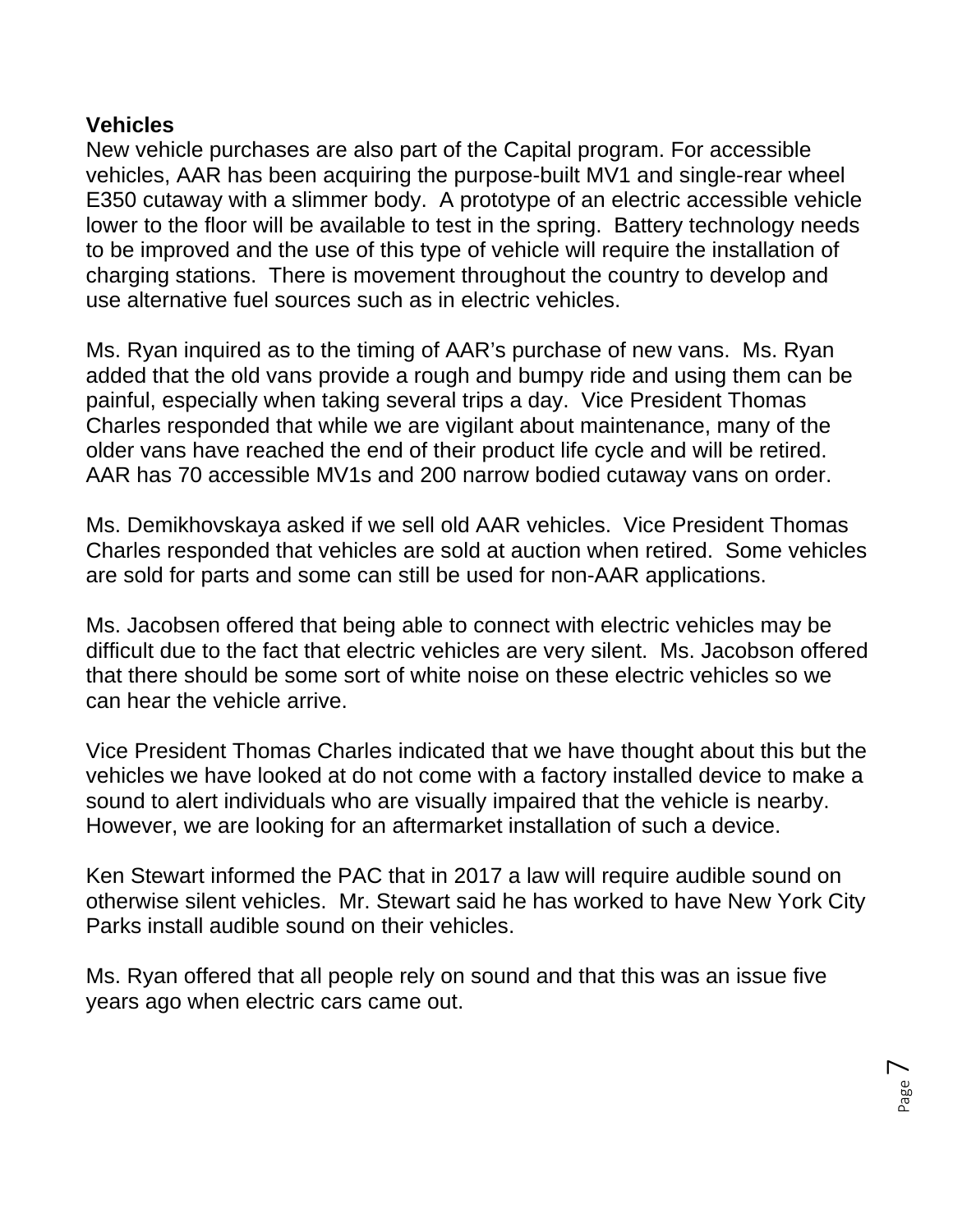## **IV. PAC Topics**

#### **1. The PAC requested a discussion of trip cancellations and occurrences where a cancelation may not be recorded for subscription and demand trips.**

The PAC was concerned regarding possible incidences where cancellations are not being properly recorded. Vice President Thomas Charles responded that an error on the part of Reservations or Travel Services staff could result in a cancelation not being recorded. When such a situation is brought to AAR's attention, tapes of the call are reviewed to determine if an error was made. Global Contact Services (GCS) management follows up on errors. Random performance checks are also part of the GCS quality assurance program.

Mr. Stewart inquired about calls to option "6." He was informed that option 6 is for Subscription Service, which must be called to request subscription service and to put a subscription trip on hold for a period of time. Sameday cancellations must be made two hours prior to the schedule pick-up time. Customers may make a same-day cancellation by accessing option "5", Travel Services. This information is on the MTA.info website and in "The Guide to AAR Service."

Ms. Donna Fredericksen mentioned that when AAR does an outreach event, we review information in the Guide and distribute copies to attendees. Mr. Stewart asked if we will mention this in the "On the Move" publication and Ken Stuart said "Yes."

Mr. DePorte said he urges customers to bring issues to AAR's attention in order that service can be improved. Customer Relations Officer Ken Stuart said that we review complaint information with carriers and respond with a letter, telephone call or e-mail to those who have a concern. We also ask customers to register commendations when they receive particularly good service from drivers. Vice President Thomas Charles noted that we recently received 700 commendations in a single month – highest number we have ever received.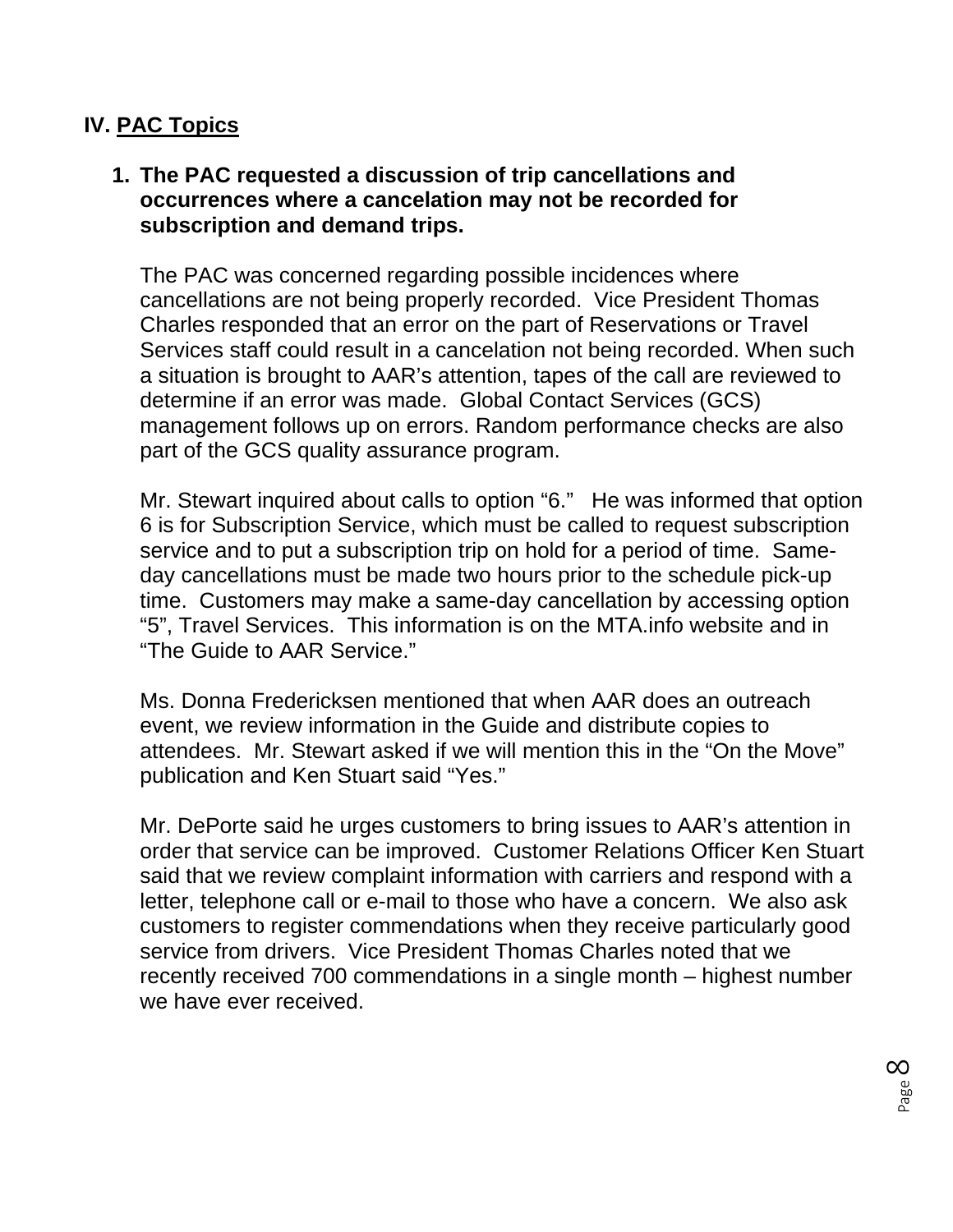#### 2. **Are AAR drivers allowed to carry a walker upstairs while customer walks upstairs independently?**

Vice President Thomas Charles responded that by contract drivers are precluded from providing assistance beyond one contiguous step. Drivers cannot go into residences or lose sight of their vehicles. Should a customer need additional assistance over what AAR provides, customers can apply for Personal Care Attendant (PCA) status. PCAs travel for free.

#### **V. Member Feedback**

#### **Selection Committee**

A question was asked about the composition of the PAC Selection Committee. Vice President Thomas Charles responded that the selection committee is comprised of the PAC Chair, MOPD Commissioner (currently Victor Calise), VP Thomas Charles and TK Small, a disability rights attorney. The committee will be convening shortly.

#### **Late Appointments**

Ms. Jacobsen mentioned she has heard from several students who had late drop-off issues. Vice President Thomas Charles advised Ms. Jacobsen to please provide PAC Liaison Denise Ann McQuade with names and trip dates and we would investigate.

## **Subscription Service via Taxi**

Mr. Stewart asked if an AAR customer can take taxis for subscription trips. Vice President Thomas Charles responded this is what the pilot Pre-paid Debit Card Program was about. The bank that had provided these cards decided to discontinue the business and finding a satisfactory alternative issuer has proved challenging. The TLC has approved E-hail apps and AAR has started a limited test of the concept with UBER; the use of apps looks promising.

The PAC indicated some experiences with these providers were not favorable for persons with disabilities. Vice President Thomas Charles said for customers using wheelchairs, we are hoping that accessible taxis will be viable option.

There will be more to follow on this topic.